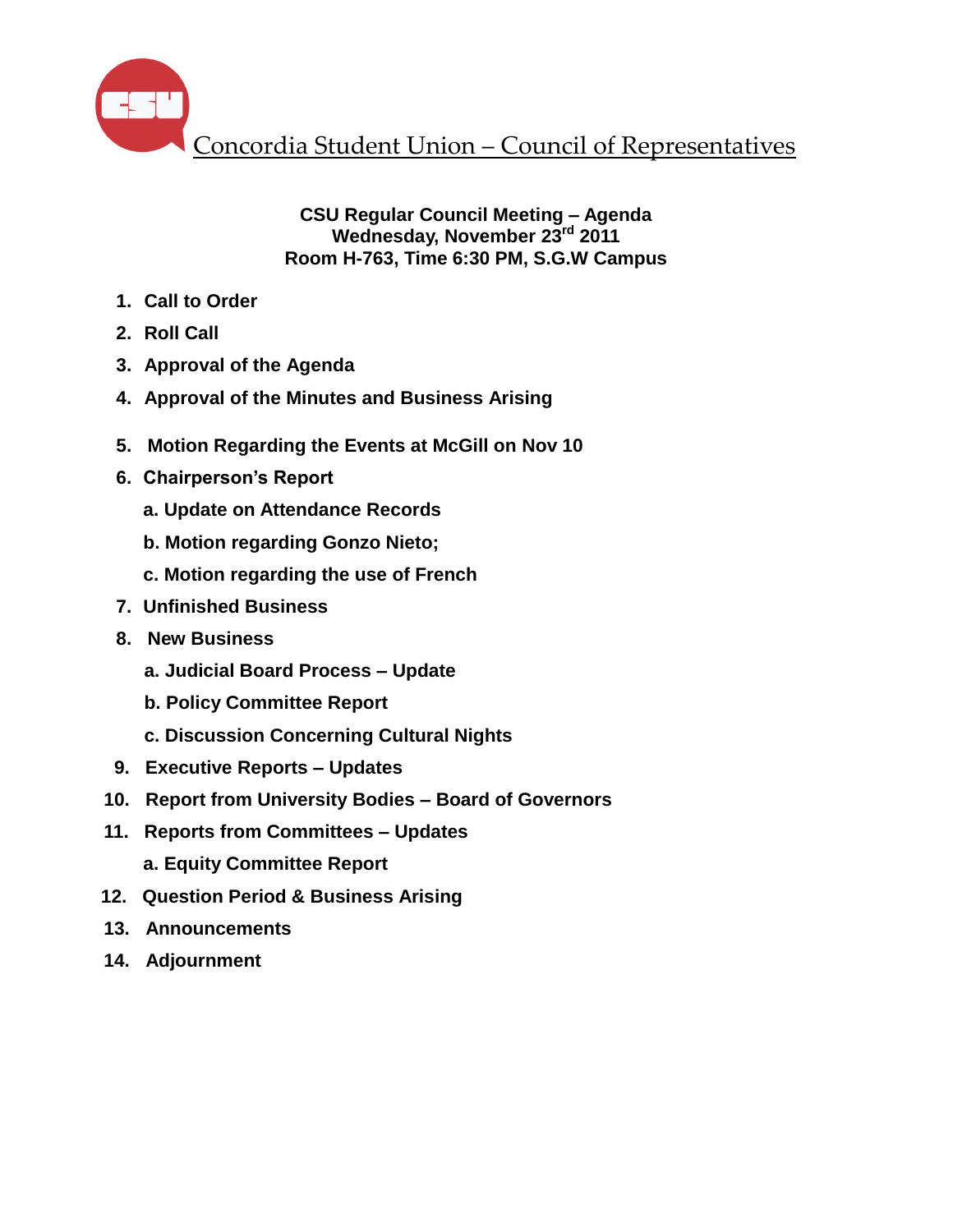1. Meeting is called to order at 6:46pm.

2. Roll Call **Executives:** Morgan Pudwell Lex Gill Chad Walcott Laura Glover Melissa Fuller Hasan Cheikhzen Jordan Lindsay

### **Councillors:**

Cameron Monagle Annie Thompson Renee Tousisnant Iain Meyer-Macaulay April Underwood Anaii Lee-Ender Melanie Hotchkiss Simon-Pierre Lauzon Bruno Joyal Emran Ghasemi Nadine Atallah Ali Moenck Kyle Mcloughlin Eva-Loan Ponton-Pham Irmak Bahar Fares Jandali Rifai Michaela Manson Amero Muiny Lina Saigol Fares Jandali Rifai

3. Approval of the Agenda

**Morgan Pudwell:** Add after Chairperson's Report- motion regarding Gonzo Nieto's absence (5b).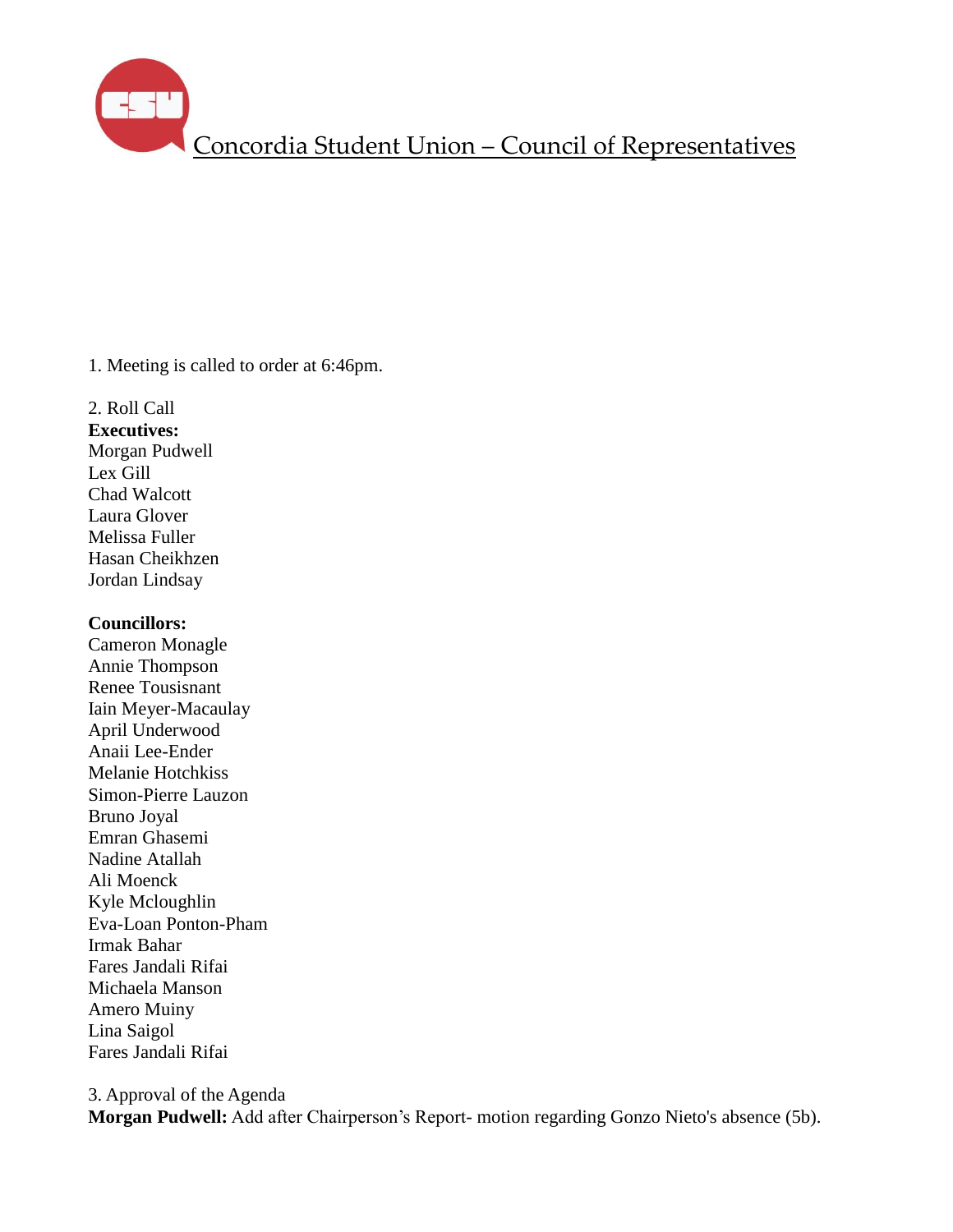

**Bruno Joyal:** Seconds.

**Anaii-Lee Ender:** Under New Business, add a discussion regarding Cultural Nights. **Irmak Bahar:** Seconds.

**Irmak Bahar**: Move Point about November 10<sup>th</sup> up to point 4. **Nadine Atallah:** Seconds.

**Bruno Joyal:** Wishes to add a discussion on the use of French on Council as 5C.

Lex Gil: moves to approve the agenda. **Simon-Pierre Lauzon:** Seconds. **Vote:** All in favour: unanimous.

4. Motion Regarding the Events at McGill on Nov 10 **Irmak Bahar:** The exact wording of this motion as voted on by Council will be included in the final version of the minutes. **Cameron Monagle:** Seconds.

**Irmak Bahar:** She was present at the demonstration on November 10<sup>th</sup> on the McGill campus. Some of this is based on her personal experience. Occupying and peaceful sit-ins are legitimate protest tactics. They have been used since the 1960's, and maybe even before then. There is no legitimacy for how the police reacted to the demonstration. Wants to focus on the police brutality and not engage in victim blaming.

**Micheala Manson:** Proposes a friendly amendment. Wants it to be seen as a motion in solidarity with campuses that have experienced extreme police brutality, including UCDavis and UCBerkely.

**Irmak Bahar:** Considers the amendment friendly.

Lex Gil: Working on developing policy on police brutality. It's clear that the CSU's position on accessible education and police brutality are reflected in this motion. Recommends that the Equity Committee look at it.

**Holly Nazar:** Is speaking to Council firstly as an alumni of Concordia University, secondly as a student who was there, who entered the James building at McGill to find out about the safety about the students, who was assaulted herself by McGill security (body-checked), and thirdly as a GSA executive (at least 7 graduate students were present at McGill). There are several problematic things about the police response, including that McGill has a policy to remove the students which was not followed (students were allegedly kicked, dragged). This is not just an issue of solidarity but of the safety of our students.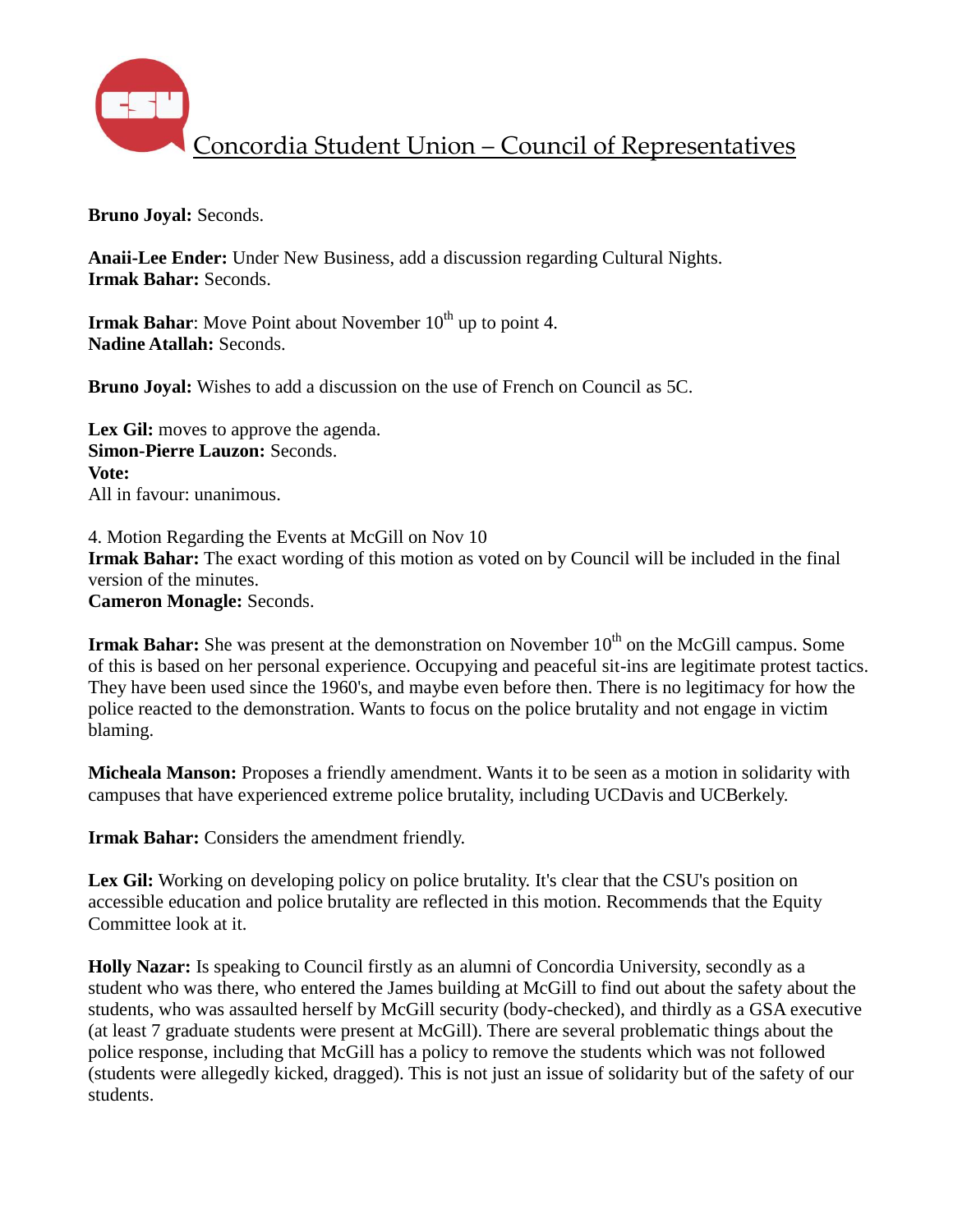

**Chad Walcott:** Calls the question. **Kyle Mcloughlin:** Seconds. Vote: All in favour of calling the question: 15. Irmak Bahar opposed. 1 abstention.

# **Vote:**

All in favour of adopting the motion as it is currently worded: unanimous. 1 abstention. Motion is carried.

5. Approval of Minutes **Vote:** All in favour of approving minutes for October  $26<sup>th</sup>$ : unanimous. 1 abstention.

# 6. Chairperson's Report

**Chairperson:** New room- possible to have 55-60 students present at meetings.

Two councillors have reached  $3<sup>rd</sup>$  strike- Maxime Morin sent a letter of resignation. Mahmoud has not responded to attempts at contacting him. He can continue to attend meetings, but he has lost his voting privileges. The by-election will fill some of these seats.

Lex Gil: Noticed a few Councillors showing up late and leaving early just to get their names on the attendance sheet. Urges Councillors to call each other out, as this is deeply inappropriate.

b. Motion Regarding Gonzo Nieto's Absence **Morgan Pudwell:** Moves the Gonzo Nieto be officially excused of his absence at this meeting. **Kyle Mcloughlin:** Seconds.

**Cameron Monagle:** What are the implications of being officially excused?

**Morgan Pudwell:** Executives are expected to be at all Regular Council Meetings and \$100 can be taken away from them if they are not.

# **Vote:**

All in favour of adopting the motion as it is currently worded: unanimous.

C. Discussion on the use of French at Council Meetings.

**Bruno Joyal:** (Said in French) Reminds Council that there is a considerable Francophone population at Concordia, and encourages those comfortable speaking French to do so during meetings. In order for us to understand each other, encourages the Chairperson to translate. Feels that this is feasible. It's never really been done, but is an important thing to do.

**Anaii Lee-Ender:** Maybe there's an alternative way to cater to the Francophone population, perhaps someone could translate afterwards.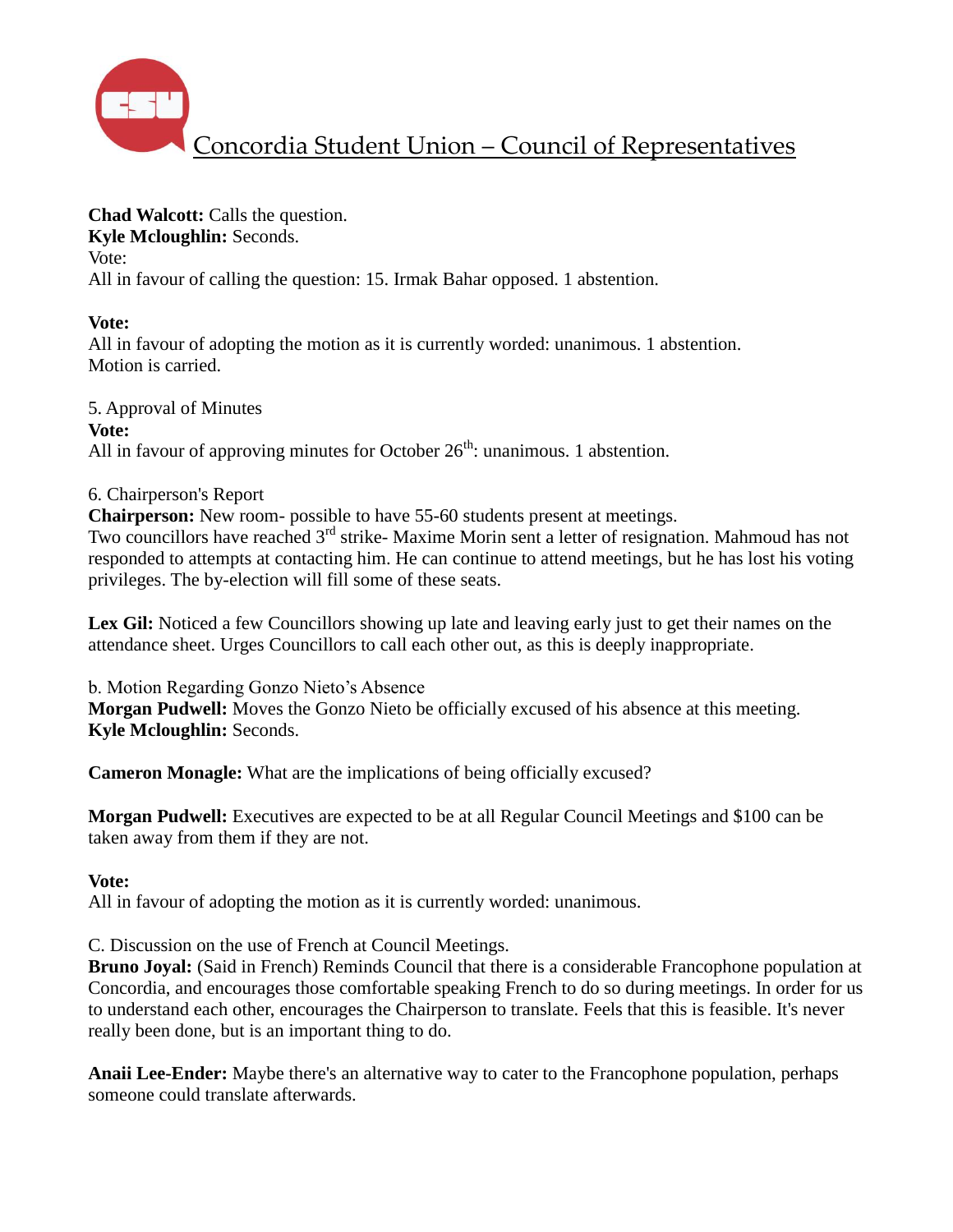

**Cameron Monagle:** This practice is pretty standard amongst English universities in QC. It's regrettable that we don't have it here.

Lex Gil: Bruno isn't proposing a policy change, this is already in the Standing Regulations.

7. Unfinished Business

**Tomer Shavit:** Would like to briefly address what happened at last Council meeting: poor leadership and censorship. Was not permitted to remain in closed session even though what was being discussed was directly related to him personally.

**Morgan Pudwell:** Speak to Ceejay's request- it was actually suggestions as to how to proceed. Policy Committee Report addressed some of these concerns.

**Michaela Manson:** Objects to him being censored. Moves to suspend the rules as per Morgan Pudwell's procedural requirement. **Anaii Lee-Ender:** Seconds.

**Vote:** All in favour of suspending the rules: 1 opposed, no abstentions.

**Kyle Mchloughlin:** Motion to move Policy Committee Report to 7c. **Melanie Hotchkiss:** Seconds.

**Vote:** All in favour: unanimous. Motion carries. **Kyle Mcloughlin:** Moves to lay on the table the Judicial Board update. **Melanie Hotchkiss:** Seconds.

**Vote:** All in favour: unanimous. Anaii Lee- Ender abstains. Motion is carried.

**Nadine Atallah:** Moves to reinstate Robert's Rules. **Simon-Pierre Lauzon:** Seconds.

**Vote:** All in favour: unanimous. Motion is carried. Roberts Rules are reinstated.

**Tomer Shavit**: He was silenced 3 different times. He would have preferred his emails and other correspondences being read in open session rather than closed session. Corruption does not come from Council but rather from the president and like-minded executives.

**Chris (Policy Committee):** The exact wording of this motion as voted on by Council will be included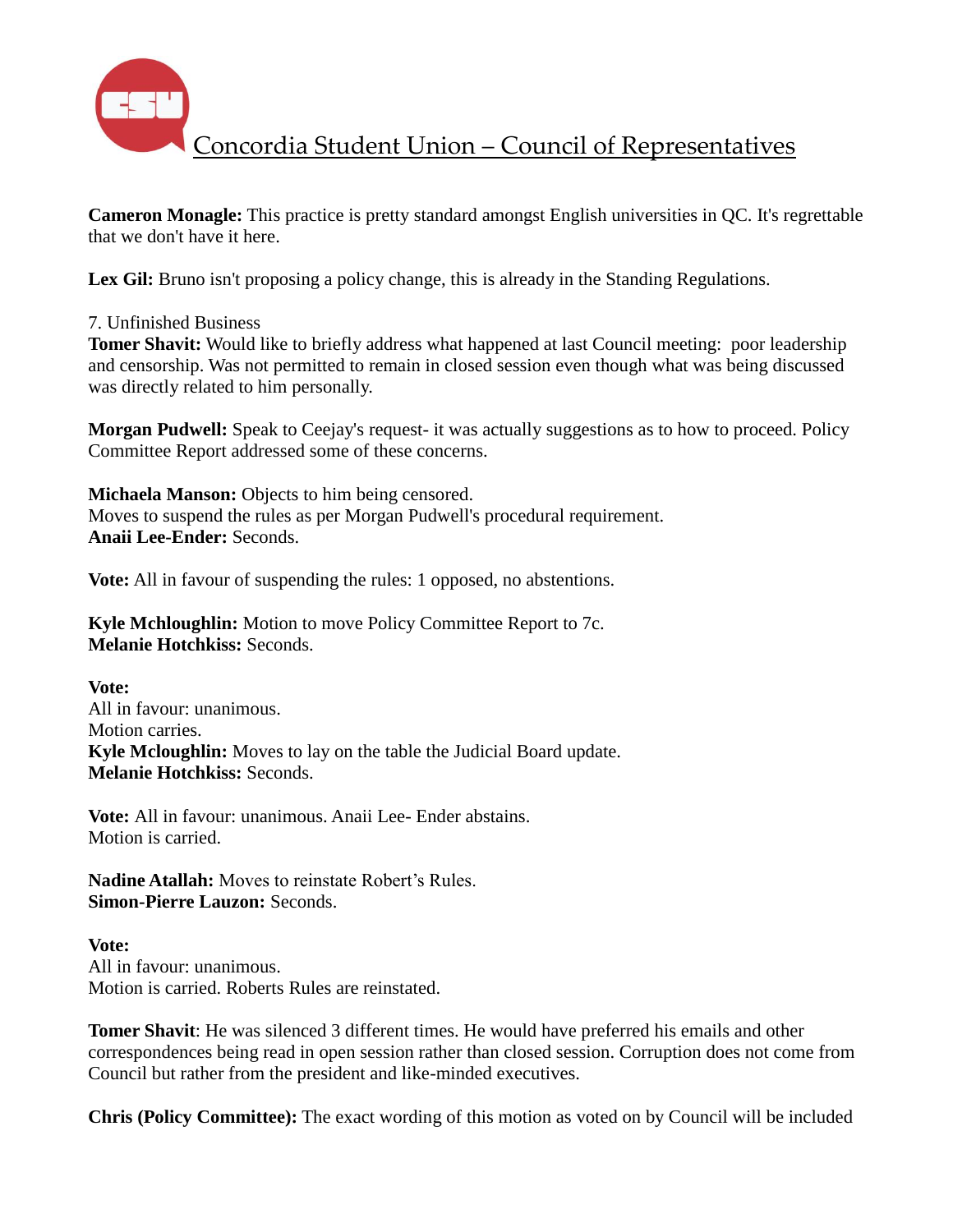

in the final version of the minutes. **Chad Walcott:** Seconds.

**Nadine Atallah:** Reads Ceejay's email aloud to Council.

**Cameron Monagle:** Are we discussing whether that email means we have to deal with this now?

Lex Gil: Doesn't believe that this is a direct request.

**Tomer Shavit:** The only reason to send an appeal to Council is to overturn it, according to the Bylaws.

**Morgan Pudwell:** At the time that this was written there was no formal request.

**Cameron Monagle**: If there were allegations of collusion and conflict of interest wouldn't that make the JB a party in this?

**Morgan Pudwell:** The JB is not being considered a party.

**Nadine Atallah:** Moves to table. **Cameron Monagle:** Seconds.

**Vote:** In favour: 11, 2 opposed, 7 abstentions.

**Tomer Shavit:** There has been no official request for an overturn, so it wasn't considered- can he make one?

### **Morgan Pudwell:** Yes.

She confirmed with the CEO that the ballots and questions will be available in French.

Lex Gil: The bylaws are not available in both languages because they are avoiding differences in nuance between languages. She doesn't think that it's appropriate.

**Nadine Atallah:** Isn't in agreement with what Lex said. It might not be possible to get them translated in a week, but it's an important thing to do nonetheless in order to have documents be accessible to the French-speaking students and the greater population.

**Morgan Pudwell:** We could perhaps have a document outlining the major changes in both languages for next week.

**Cameron Monagle:** We should have a policy which ensures equal communication in both languages in order to welcome French students. He is against the ideas of having the Bylaws in French, but feels that Council should be communicating with Francophone students in French.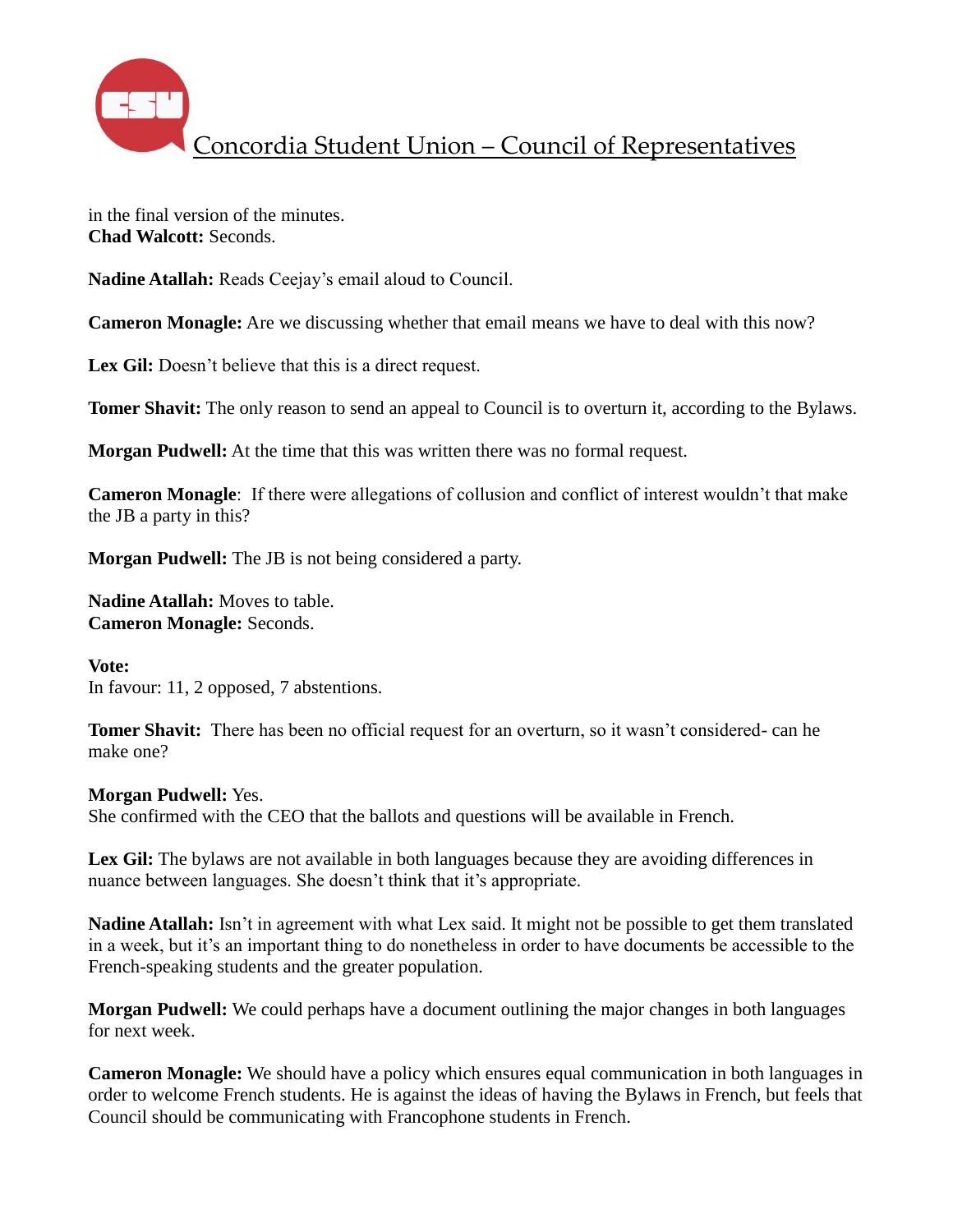

**Bruno Joyal:** Correction to what Lex said: Quebec has one official language and it's French. The CSU operates under Quebec's civil code.

**Irmak Bahar:** Moves to have the major changes of the bylaws available in both languages, have the Policy Committee look into how the CSU can be communicating with the Francophone population, and have a French copy of the bylaws available but retain the English version as the official one.

**Melanie Hotchkiss:** In that motion it would be better to specify what changes exactly should be included, otherwise it is too vague. We should focus on communication rather than immediate translation. Documents change every year.

**Irmak Bahar:** Accepts communicating with the Francophone students with the intention of implementing policy.

**Kyle Mcloughlin:** Does this have to be a motion?

**Chairperson:** Motion can be appropriate.

**Kyle Mcloughlin:** Calls the question. **Ali Moenck:** Seconds.

**Vote:** All in favour: unanimous. The question is called.

**Lex Gil:** Translating these documents would cost tens of thousands of dollars.

**Cameron:** Moves to take the motion off the table. **Ali Moenck:** Seconds.

#### **Vote:**

All in favour of the motion as it is currently worded: Michaela Manson and Melanie Hotchkiss oppose. Fares Jandali Rifai abstains. Otherwise unanimous.

Lex Gil: Recommends that Policy Committee do an assessment of the cost associated with this.

**Irmak Bahar:** The official wording of this motion as voted on by Council will be included in the final version of the minutes.

### **Vote:**

All in favour of the motion as it is currently worded: 10 . Melanie Hotchkiss, Anaii Lee-Ender, Sabrina D'Ambra, and Simon-Pierre Lauzon. 4 abstain.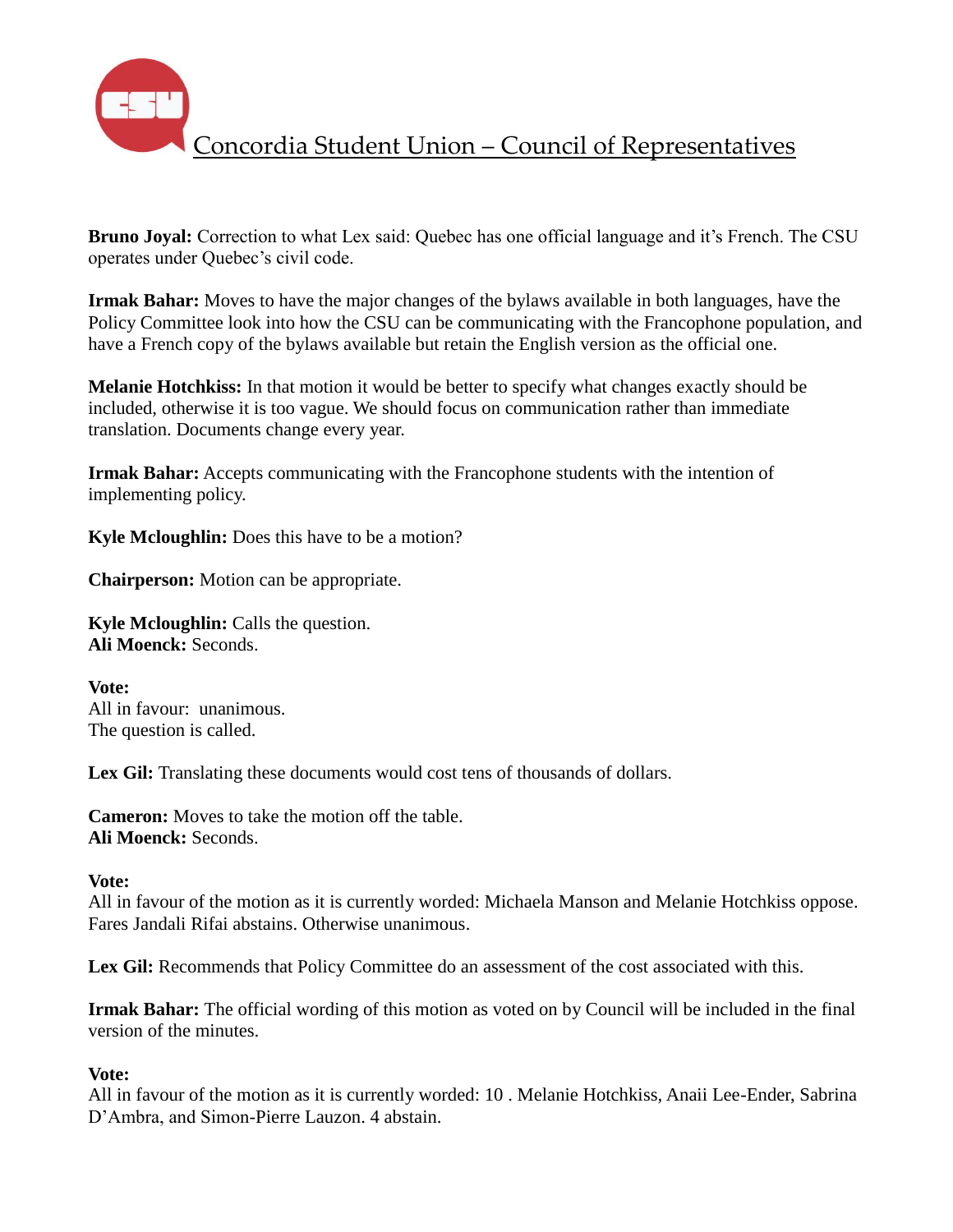

Motion carries.

8. New Business a. JB process- Update **Cameron Monagle:** Moves to table this until Special Meeting. **Bruno Joyal:** Seconds.

**Emran Ghasemi:** People are getting cut off when they're talking. The meetings he has been present for he has experienced that. Council should understand that. No one should be cut off while speaking.

### **Vote:**

All in favour of tabling the agenda item: 13. Emran Ghasemi and Nadine Atallah oppose. Bruno Joyal and Renee Tousignant abstain.

# b. Discussion Regarding Cultural Nights

**Anaii Lee-Ender:** She has never personally been to a Cultural Night, but feels the results of them. They end at 11- contentious issue for residence. She would like to open up discussion to think of a way of reforming these nights. People in residence deal with people coming home drunk. People come home earlier and more drunk than they would be normally at that time. She proposes that they run later and that they are more sensitive to culture and change open bar concept.

**Laura Glover:** Glad that Anaii brought this up. One of the major issues is limiting number of drinks per student so as not to promote unhealthy drinking. The executive is in favour of making these nights safer. Balancing what students are requesting and being more responsible is a difficult thing to do. This year we made an effort to incorporate the club a lot more (entertainment and food). They want students to walk away feeling they learned something new about the culture. They also had First Aid available for the first time. Making the events safer is a priority of the CSU.

**Lina Saigol**: This is an issue being addressed by the Events Committee.

**April Underwood:** Understands the concerns. Compliments the Events Committee and organization of the event.

**Iain Meyer-Macaulay:** Steps have been taken to make the nights more representative, including getting student organizations involved.

**Emran Ghasemi:** Is president of a Student association himself. Knows that when having an event, no matter how well you plan it, you will always have a few attendees who drink too much.

**Cameron Monagle:** Calls for the orders of the day.

**Irmak Bahar:** Events Committee could consult Residence in planning these events.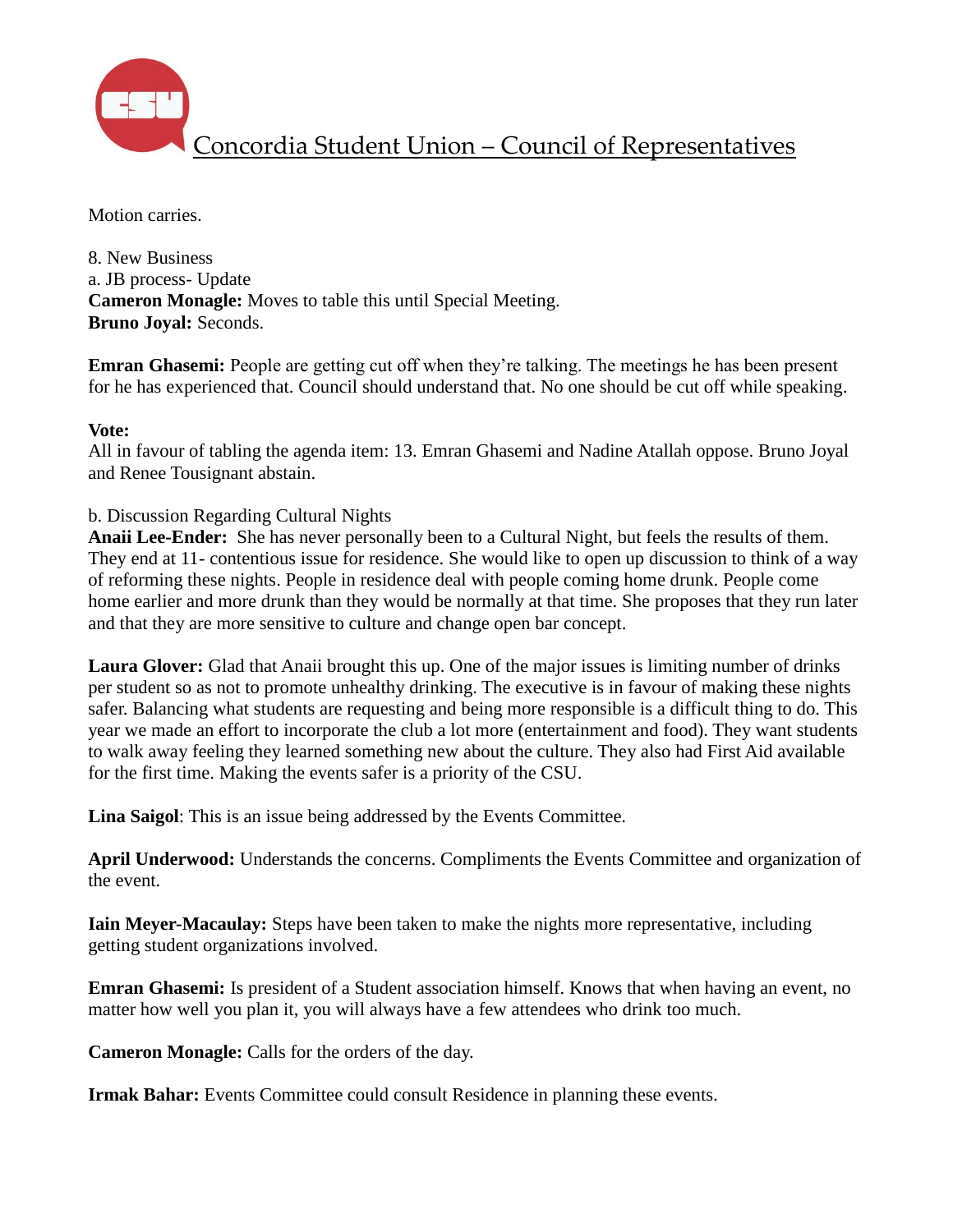

**Nadine Atallah:** There are many student associations representing different cultures. If any of them ever feel that their cultures are not being properly represented they can and should come to their union. She also has issue with trying to control students too much in terms of consumption of alcohol.

**Kyle Mcloughlin:** Cultural Night speaks to a larger problem of the culture of drinking. He witnessed behaviour that was harassment. The protection and safety and respect of workers should be of the utmost importance and should be a priority.

**Morgan Pudwell:** This issue came up at an Equity Committee meeting. They are trying to develop a really clear policy in terms of harassment at CSU events and Reggies.

**Laura Glover:** If anyone wants to work with CSU Events Committee send her an email.

**Iain Meyer-Macaulay:** Response to what Nadine said (in regards to the consumption of alcohol). It's important that we don't over serve. In terms of handholding- a lot of first years are coming directly out of high school.

**Lina Saigol:** Requests that if there's more that people want to say that they send it directly to EC.

**Anaii Lee-Ender:** Requests that when the EC meets they forward the time to all RAs. Close proximity to residence- safety issue for other residents.

9. Executive Reports- Updates.

**Andy Filipowich:** The Advocacy Report is available online. Real case files (names changes) of people who have been sanctioned for unusual things

**Chad Walcott:** Briefly discusses some of the immediate consequences of November 10<sup>th</sup>. The following day, the government came out with a website with their tuition information, spent 50K on buying student association names on Google.

10. Report for University Bodies:

LexGil: Filed a notice to amend the university's bylaws to have another student seat. The Executive Cmmittee of the Board decided they were not going to consider this motion at the meeting. When they arrived at the meeting we tried unsuccessfully to put the motion on the agenda.

**AJ West:** We were surprised when it wasn't put on the agenda. We followed proper protocol.

**Lex Gil:** Mr. Barnes is now on the CSU wall of shame because of his saying that Nobody's voting for our motions because we're ticking people off.

a. Equity committee report:

**Morgan Pudwell:** The report has been handed out. It was sent to Nick on Friday but it wasn't sent out.